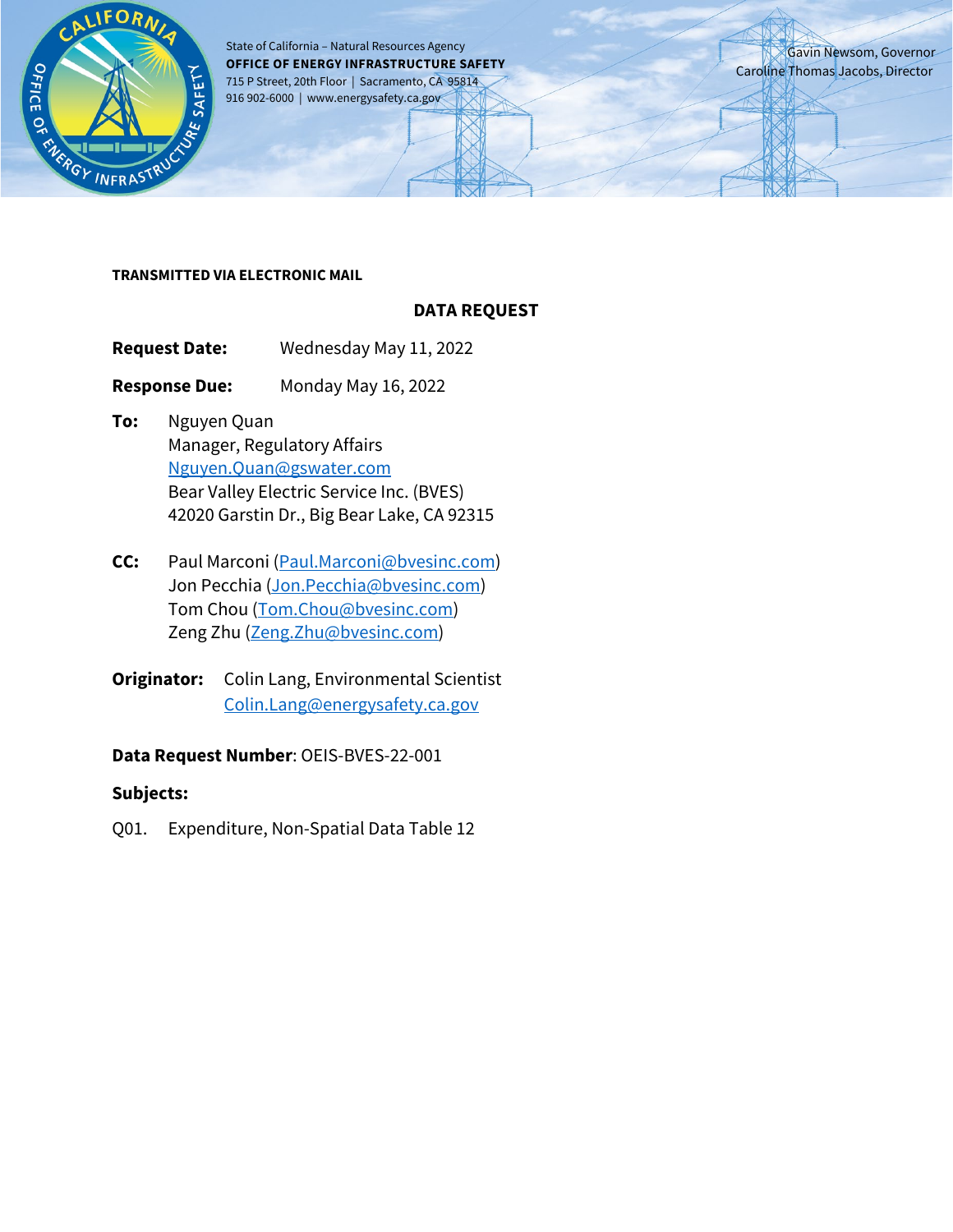## **INSTRUCTIONS**

- a. Provide all information in your possession, custody, or control, or the possession, custody, and/or control of your affiliates or agents, that is responsive to these data requests by the due date identified above.
- b. Responses and documents may be produced and served electronically, but they must be fully machine-readable and searchable.
- c. If you have any questions about the meaning or scope of the data requests herein, direct such questions to the Energy Safety staff identified as the "Originator" of this request at your earliest opportunity.
	- i. Lack of clarity on meaning or scope of requests without prior request for clarification from the "Originator" will not be a permissible reason for incomplete responses and will be regarded as non-compliance with the request.
- d. Identify the personnel (e.g., employees, consultants, agents, etc.) who provided information responsive to each of the data requests below. As used in this context herein, "identify" means to provide the full name, business address, and title of each employee, consultant, or agent who provided such information.
- e. If you do not know the exact answer to any of the requests below, please so indicate and provide your best estimate.
- f. Provide data in its original format (e.g., PDF, Excel, GIS shapefile, etc.), unless otherwise specified in the request.
- g. Send your response to Colin Lang [\(Colin.Lang@energysafety.ca.gov\)](mailto:Colin.Lang@energysafety.ca.gov), sending a copy to:
	- i. Nicole Dunlap [\(Nicole.Dunlap@energysafety.ca.gov\)](mailto:nicole.dunlap@energysafety.ca.gov)
	- ii. Noe Rojas [\(Noe.Rojas@energysafety.ca.gov\)](mailto:noe.rojas@energysafety.ca.gov)